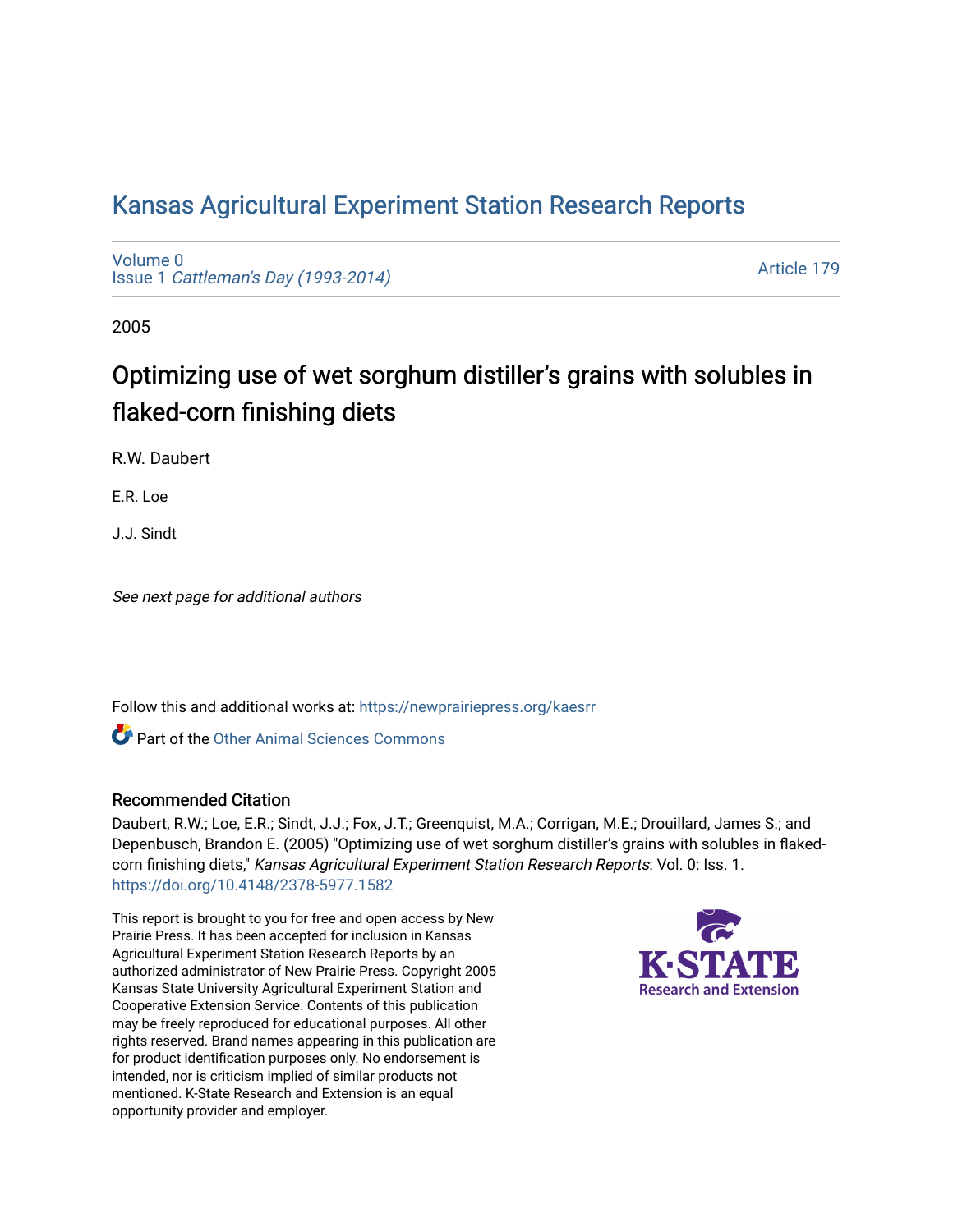## Optimizing use of wet sorghum distiller's grains with solubles in flaked-corn finishing diets

## **Abstract**

A finishing trial was conducted using 637 heifers (initially 849 lb) to determine the optimal amount of wet sorghum distiller's grains with solubles (WDGS) in finishing diets containing steam-flaked corn. Dietary treatments consisted of six concentrations of WDGS (0, 8, 16, 24, 32, and 40%; dry basis). Heifers were placed into dirt-surfaced feedlot pens (25 to 30 heifers/pen; 4 pens/treatment) and fed for 58 days. Daily gain responded in a quadratic manner (P<0.01), peaking with 8% WDGS in the finishing diet. Average daily gains during the 58-day finishing period were 2.79, 3.11, 3.05, 2.89, 2.70, and 2.55 lb/day for cattle fed 0, 8, 16, 24, 32, and 40% WDGS, respectively. Dry matter intake decreased linearly (P<0.01) as content of WDGS increased. Feed efficiency was optimized with 16% WDGS (6.81, 6.49, 6.19, 6.64, 6.96, and 7.18 lb dry feed per lb gain for cattle fed 0, 8, 16, 24, 32, and 40% WDGS, respectively). Animal performance data were used to compute net energy gain (NEg) values of each diet, yielding estimates of 69.9, 71.7, 75.8, 71.2, 68.9, and 67.6 Mcal/cwt for diets containing 0, 8, 16, 24, 32, and 40% WDGS, respectively (quadratic effect, P<0.03). Ribeye area decreased linearly (P<0.02) as concentration of WDGS increased in the diet. The percentage of USDA Yield Grade 1 carcasses decreased linearly (P<0.05), and the percentage of USDA Yield Grade 3 carcasses increased linearly (P=0.05) as the content of WDGS was increased. Average USDA Yield Grade increased linearly (P<0.02) as content of WDGS was increased. Grid-based carcass values were not significantly different across dietary treatments. Regression analysis of efficiency data indicates that the optimum amount of sorghum WDGS in steam-flaked corn diets is approximately 15%. Diets containing as much as 24% WDGS yielded efficiencies equal or superior to diets containing no WDGS.

## Keywords

Cattlemen's Day, 2005; Kansas Agricultural Experiment Station contribution; no. 05-144-S; Report of progress (Kansas State University. Agricultural Experiment Station and Cooperative Extension Service); 943; Beef; Wet sorghum; Distillers grains; Flaked-corn

## Creative Commons License



This work is licensed under a [Creative Commons Attribution 4.0 License](https://creativecommons.org/licenses/by/4.0/).

#### Authors

R.W. Daubert, E.R. Loe, J.J. Sindt, J.T. Fox, M.A. Greenquist, M.E. Corrigan, James S. Drouillard, and Brandon E. Depenbusch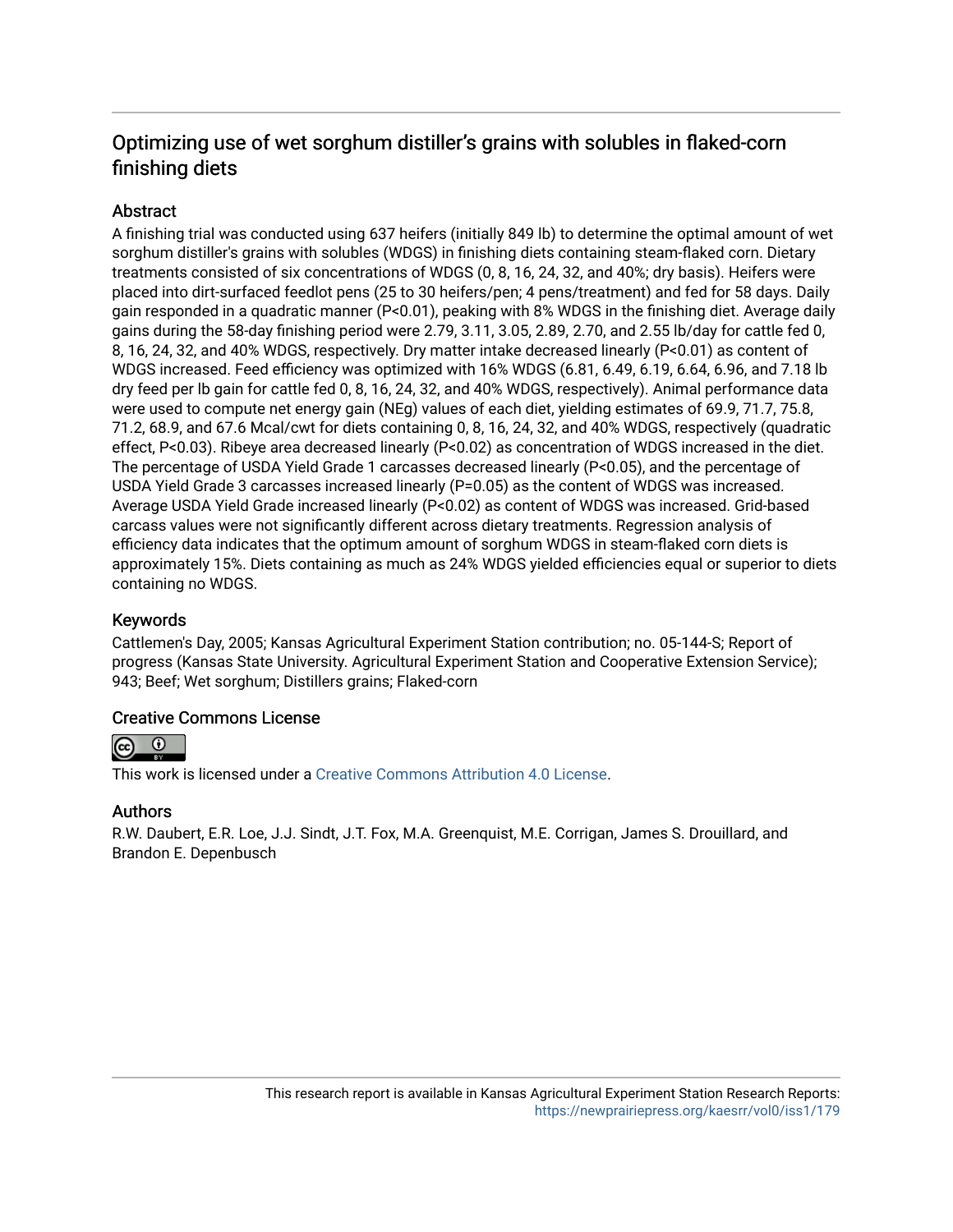#### **OPTIMIZING USE OF WET SORGHUM DISTILLER'S GRAINS WITH SOLUBLES IN FLAKED-CORN FINISHING DIETS**

*R. W. Daubert, J. S. Drouillard, E. R. Loe, J. J. Sindt, B. E. Depenbusch, J. T. Fox, M. A. Greenquist, and M. E. Corrigan* 

#### **Summary**

A finishing trial was conducted using 637 heifers (initially 849 lb) to determine the optimal amount of wet sorghum distiller's grains with solubles (WDGS) in finishing diets containing steam-flaked corn. Dietary treatments consisted of six concentrations of WDGS (0, 8, 16, 24, 32, and 40%; dry basis). Heifers were placed into dirt-surfaced feedlot pens (25 to 30 heifers/pen; 4 pens/treatment) and fed for 58 days. Daily gain responded in a quadratic manner (P<0.01), peaking with 8% WDGS in the finishing diet. Average daily gains during the 58-day finishing period were 2.79, 3.11, 3.05, 2.89, 2.70, and 2.55 lb/day for cattle fed 0, 8, 16, 24, 32, and 40% WDGS, respectively. Dry matter intake decreased linearly (P<0.01) as content of WDGS increased. Feed efficiency was optimized with 16% WDGS (6.81, 6.49, 6.19, 6.64, 6.96, and 7.18 lb dry feed per lb gain for cattle fed 0, 8, 16, 24, 32, and 40% WDGS, respectively). Animal performance data were used to compute net energy gain (NEg) values of each diet, yielding estimates of 69.9, 71.7, 75.8, 71.2, 68.9, and 67.6 Mcal/cwt for diets containing 0, 8, 16, 24, 32, and 40% WDGS, respectively (quadratic effect, P<0.03). Ribeye area decreased linearly  $(P<0.02)$  as concentration of WDGS increased in the diet. The percentage of USDA Yield Grade 1 carcasses decreased linearly (P<0.05), and the percentage of USDA Yield Grade 3 carcasses increased linearly  $(P=0.05)$  as the content of WDGS was increased. Average USDA Yield Grade increased linearly (P<0.02) as content of WDGS was increased. Grid-based carcass

values were not significantly different across dietary treatments. Regression analysis of efficiency data indicates that the optimum amount of sorghum WDGS in steam-flaked corn diets is approximately 15%. Diets containing as much as 24% WDGS yielded efficiencies equal or superior to diets containing no WDGS.

#### **Introduction**

Continued expansion of the fuel ethanol industry will increase availability of distillery byproducts, which are well suited for use as animal feed. The predominant byproduct from the fermentation of grains for fuel ethanol production is distiller's grains with solubles. Distiller's grains with solubles commonly contain the protein fraction of the grain as well as the bran, which is high in fiber, and the germ, which is high in fat. As a consequence, wet distiller's grains are valuable both as a source of protein and energy. Addition of wet distiller's grains in finishing diets based on dry-rolled grains can improve feed efficiency and increase average daily gain. Because we recognize that flaked grains are superior to dry rolled grains in supplying energy, this study was designed to identify the optimal amount of wet sorghum distiller's grains in finishing diets based on steam-flaked corn.

#### **Procedures**

In October 2003, 637 yearling, crossbred heifers (initially weighing 849 lb) were used in a 58-day finishing trial. Pens were ranked from heaviest to lightest average body weight,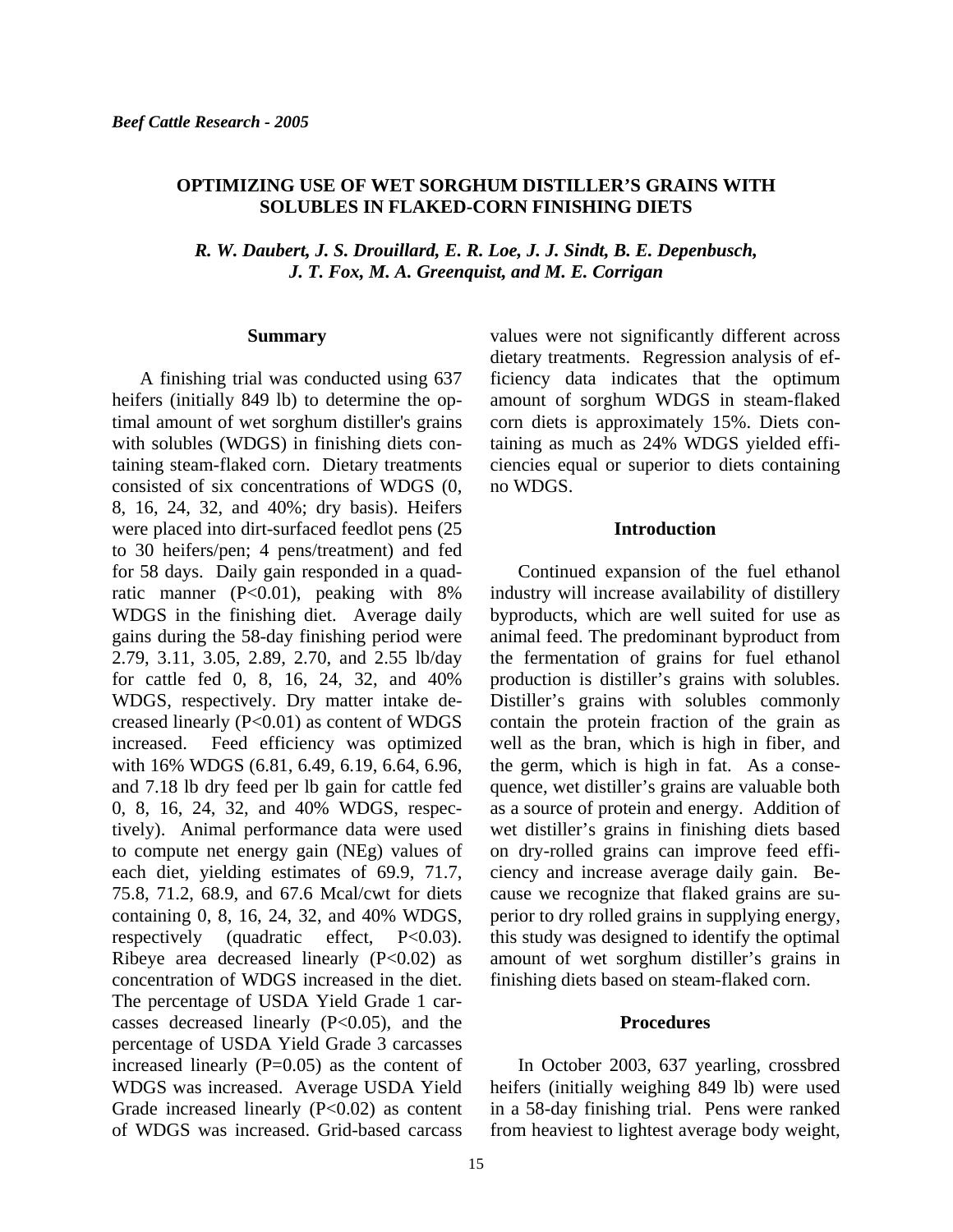and were randomly allotted, within strata, to each of the six dietary treatments (Table 1). Cattle were fed in dirt-surfaced pens of 25 to 30 animals each, with a total of four pens per treatment. Pens provided approximately 200 square feet surface area per heifer. Cattle were vaccinated, implanted with Revalor<sup>®</sup> 200, and treated for internal and external parasites. Feed was delivered once daily for ad libitum intake. Cattle in each pen were weighed before being transported to a commercial abattoir in Emporia, Kansas. Hot carcass weight and incidence of liver abscesses were recorded at time of slaughter. Yield grade, quality grade, marbling, incidence of dark cutters,  $12<sup>th</sup>$ -rib fat thickness, ribeye area, and percentage of kidney, pelvic, and heart fat were recorded after a 72-hour chill.

#### **Results and Discussion**

Heifer performance is reported in Table 2. Replacing steam-flaked corn with WDGS yielded a quadratic effect (P<0.02) on daily gain. The maximal rate of growth was achieved when the amount of WDGS was 8% of the diet dry matter, and decreased as the proportion of inclusion increased. Feed intake was also maximized with 8% WDGS, and decreased linearly  $(P<0.02)$  as the proportion of WDGS in the diet increased. A quadratic effect (P<0.02) was observed for feed efficiency. Efficiency was optimized at 16% WDGS and decreased at amounts beyond 16%.

Net energy concentrations of diets are shown in Table 4. A quadratic effect was observed for dietary net energy available for gain (P<0.03), dietary net energy available for maintenance (P<0.03), and net energy available for gain of WDGS (P<0.04). Dietary concentrations of net energy for maintenance and net energy for gain peaked at 16% WDGS in the diet. Net energy for gain of WDGS peaked at 8%. Adding WDGS at 8, 16, or

24% yielded performance that was equal or superior to adding no WDGS. Exceeding 24% WDGS reduced performance of finishing feedlot cattle, suggesting that WDGS would need to be purchased at a discount relative to corn when fed at higher concentrations.

Carcass characteristics of heifers fed different amounts of WDGS are shown in Table 3. Replacing steam-flaked corn with WDGS in the diet resulted in a linear  $(P<0.02)$  decrease in ribeye area. There also was a linear effect (P<0.06) on the percentage of USDA Yield Grade 1 and USDA Yield Grade 3 carcasses, with cattle depositing more fat as the proportion of WDGS increased. Average USDA Yield Grades were 1.76, 2.06, 1.87, 2.15, 2.01, and 2.13 for heifers fed diets containing 0, 8, 16, 24, 32, and 40% WDGS, respectively (linear effect, P<0.02).

Grid-based carcass values of heifers fed different amounts of WDGS are shown in Table 5. Generally speaking, there were no clear effects of WDGS on carcass value when evaluated by using a marbling-based grid, or with a muscle-based grid at Choice-Select spreads of \$2/cwt or greater. There was a tendency  $(P=0.08)$  for carcass value to decrease linearly as dietary inclusion of WDGS increased, based on the muscle grid with a Choice-Select spread of zero. The incidences of liver abscesses and percentage of dark cutters were not affected by addition of WDGS in the diet.

In summary, replacing steam-flaked corn in finishing diets with WDGS is a viable option for improving dry matter intake, daily gain, and feed efficiency of cattle. WDGS can be added at proportions as high as 24% without compromising performance during the last 2 months before slaughter. This experiment indicates that optimal efficiency is achieved when WDGS is added to flaked-corn finishing diets at approximately 15% of the diet dry matter.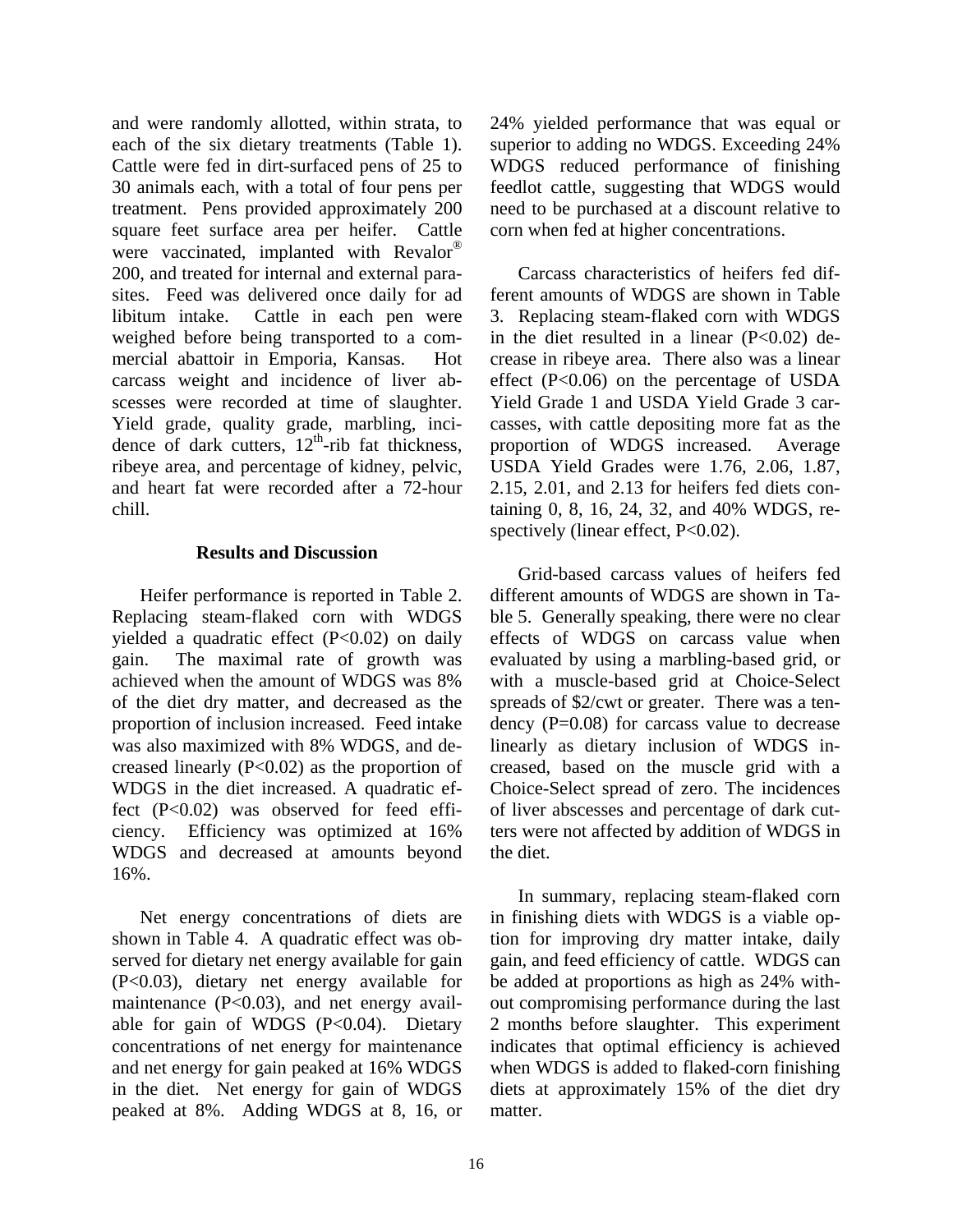|                                        | Wet Distiller's Grains with Solubles, % of Dry Matter |      |      |      |      |      |  |  |  |
|----------------------------------------|-------------------------------------------------------|------|------|------|------|------|--|--|--|
| Ingredient, % of dry matter            | $\theta$                                              | 8    | 16   | 24   | 32   | 40   |  |  |  |
| Flaked corn                            | 83.6                                                  | 76.9 | 70.3 | 63.6 | 56.1 | 48.1 |  |  |  |
| Alfalfa hay                            | 7.0                                                   | 7.0  | 7.0  | 7.0  | 7.0  | 7.0  |  |  |  |
| Wet distiller's grains w/solubles      |                                                       | 8.0  | 16.0 | 24.0 | 32.0 | 40.0 |  |  |  |
| Soybean meal                           | 3.4                                                   | 2.4  | 1.3  | 0.7  |      |      |  |  |  |
| Rumensin/Tylan/MGA premix <sup>a</sup> | 2.5                                                   | 2.5  | 2.5  | 2.5  | 2.5  | 2.5  |  |  |  |
| Limestone                              | 1.5                                                   | 1.5  | 1.5  | 1.5  | 1.5  | 1.5  |  |  |  |
| Urea                                   | 1.20                                                  | 0.84 | 0.48 | 0.12 |      |      |  |  |  |
| KCl                                    | 0.47                                                  | 0.49 | 0.52 | 0.54 | 0.55 | 0.55 |  |  |  |
| Salt                                   | 0.31                                                  | 0.31 | 0.32 | 0.32 | 0.33 | 0.33 |  |  |  |
| Vitamin/mineral premix <sup>b</sup>    | 0.14                                                  | 0.14 | 0.14 | 0.13 | 0.13 | 0.13 |  |  |  |

**Table 1. Composition of Diets Fed to Heifers During the Final 58 Days of Feedlot Finishing** 

<sup>a</sup>Formulated to provide 300 mg/day Rumensin, 90 mg/day Tylan, and 0.5 mg/day MGA. <sup>b</sup>Formulated to provide 0.1 ppm cobalt, 8 ppm copper, 0.5 ppm iodine, 48 ppm manganese, 0.25 pm selenium, 48 ppm zinc, and 1000 IU/lb vitamin A in the diet dry matter.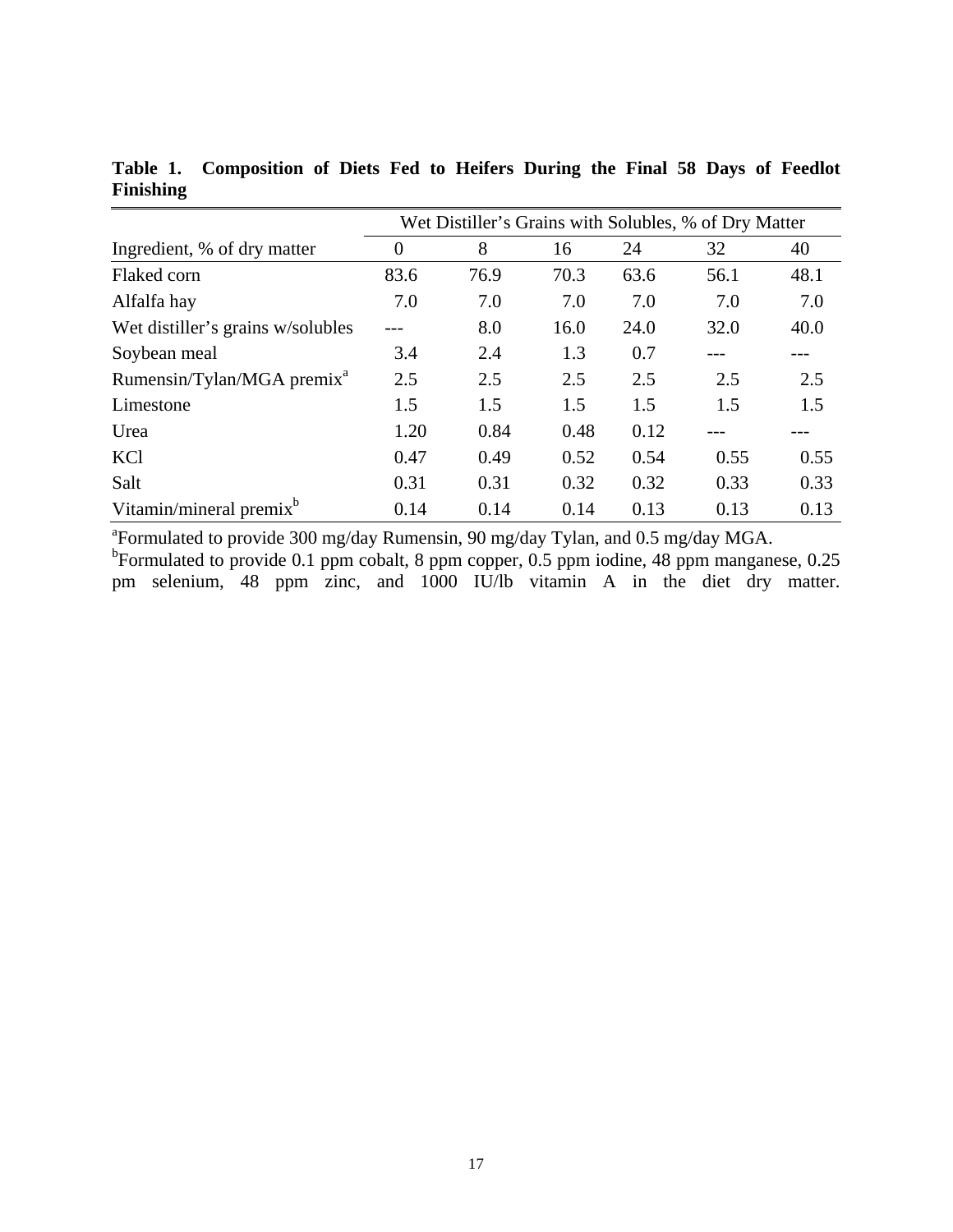**Table 2. Performance of Heifers Fed Flaked-Corn Diets with Increasing Percentages of Diet Dry Matter as Wet Sorghum Distiller's Grains with Solubles During the Final 58 Days of Feedlot Finishing** 

|                                          | Wet Distiller's Grains with Solubles, % of Dry Matter |      |      |      |      |      |            |        | P-Value   |  |
|------------------------------------------|-------------------------------------------------------|------|------|------|------|------|------------|--------|-----------|--|
| Item                                     | $\boldsymbol{0}$                                      | 8    | 16   | 24   | 32   | 40   | <b>SEM</b> | Linear | Quadratic |  |
| No. of heifers                           | 99                                                    | 93   | 92   | 98   | 102  | 99   |            |        |           |  |
| Initial weight, $lb^a$                   | 849                                                   | 848  | 848  | 848  | 849  | 849  | 8.4        | 0.94   | 0.93      |  |
| Final weight, lb                         | 1049                                                  | 1084 | 1073 | 1073 | 1057 | 1057 | 9.7        | 0.61   | 0.09      |  |
| Carcass-adjusted final weight, lb        | 1011                                                  | 1029 | 1025 | 1016 | 1006 | 997  | 11.5       | 0.14   | 0.20      |  |
| Dry matter intake, lb/day                | 19.0                                                  | 20.2 | 18.9 | 19.2 | 18.8 | 18.3 | 0.28       | < 0.01 | 0.37      |  |
| Carcass-adjusted gain, lb/day            | 2.79                                                  | 3.11 | 3.05 | 2.89 | 2.70 | 2.55 | 0.09       | < 0.01 | < 0.01    |  |
| Carcass-adjusted efficiency <sup>c</sup> | 6.81                                                  | 6.49 | 6.19 | 6.64 | 6.96 | 7.18 | 0.18       | 0.04   | < 0.01    |  |

<sup>a</sup>Calculated using a 4% shrink.

 $b$ Average daily gain and efficiency were computed by using carcass-adjusted final weights. Final live weight = hot carcass weight / 63.5% dress.

<sup>c</sup>Statistics were performed as gain:feed, reported as feed:gain.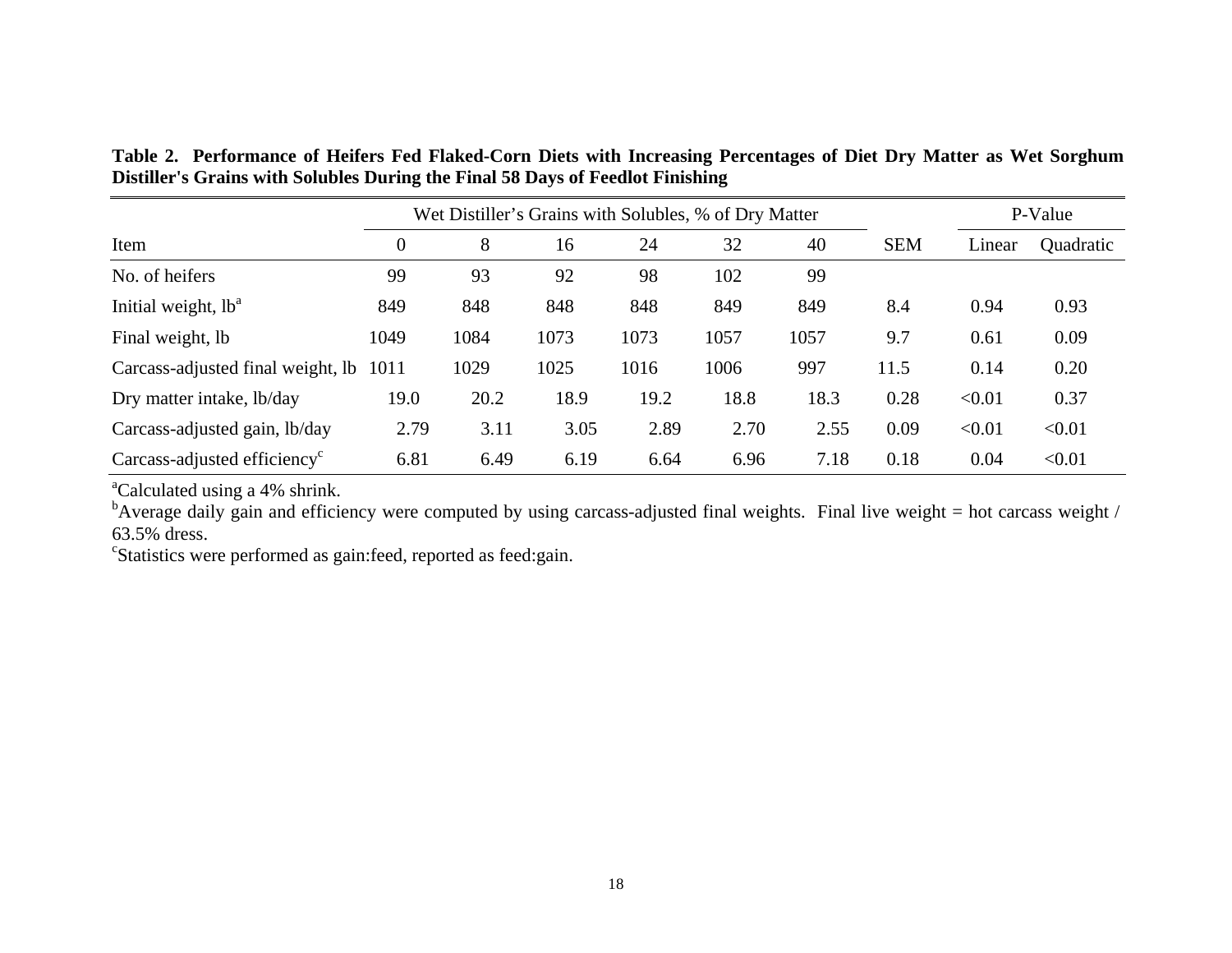**Table 3. Carcass Characteristics of Heifers Fed Flaked-Corn Diets with Increasing Percentages of Diet Dry Matter as Wet Sorghum Distiller's Grains with Solubles During the Final 58 Days of Feedlot Finishing** 

|                                  | Wet Distiller's Grains with Solubles, % of Dry Matter |                |                  |                  |              |                |            | P- Value |           |
|----------------------------------|-------------------------------------------------------|----------------|------------------|------------------|--------------|----------------|------------|----------|-----------|
| Item                             | $\boldsymbol{0}$                                      | $8\,$          | 16               | 24               | 32           | 40             | <b>SEM</b> | Linear   | Quadratic |
| Hot carcass weight, lb           | 641                                                   | 653            | 651              | 645              | 638          | 632            | 7.3        | 0.15     | 0.20      |
| Dress, %                         | 63.7                                                  | 62.7           | 63.2             | 62.6             | 62.9         | 62.4           |            |          |           |
| Ribeye area, square inches       | 12.6                                                  | 12.2           | 12.5             | 12.3             | 12.0         | 11.7           | 0.21       | < 0.01   | 0.15      |
| $12th$ -ib fat thickness, in     | 0.35                                                  | 0.39           | 0.37             | 0.38             | 0.37         | 0.40           | 0.016      | 0.14     | 0.70      |
| Kidney, pelvic, and heart fat, % | 2.1                                                   | 2.2            | 2.2              | 2.2              | 2.2          | 2.2            | 0.039      | 0.41     | 0.81      |
| <b>USDA Yield Grade</b>          |                                                       |                |                  |                  |              |                |            |          |           |
| 1, %                             | 32.8                                                  | 15.5           | 33.2             | 11.8             | 25.8         | 13.4           | 4.8        | 0.04     | 0.99      |
| 2, %                             | 57.8                                                  | 63.0           | 46.7             | 63.2             | 47.4         | 61.6           | 4.5        | 0.77     | 0.38      |
| 3, %                             | 9.2                                                   | 21.4           | 19.9             | 22.7             | 26.7         | 23.7           | 5.4        | 0.06     | 0.55      |
| 4, %                             | $\mathbf{0}$                                          | $\overline{0}$ | $\overline{0}$   | 2.17             | $\mathbf{0}$ | $\overline{0}$ | 1.0        | 0.36     | 0.47      |
| USDA Yeld Grade, average         | 1.76                                                  | 2.06           | 1.87             | 2.15             | 2.01         | 2.13           | 0.094      | 0.02     | 0.43      |
| Marbling score <sup>a</sup>      | 486                                                   | 507            | 482              | 524              | 500          | 509            | 9.1        | 0.08     | 0.64      |
| USDA quality grade               |                                                       |                |                  |                  |              |                |            |          |           |
| Prime, %                         | $\mathbf{0}$                                          | 1.1            | $\boldsymbol{0}$ | $\boldsymbol{0}$ | $\mathbf{0}$ | $\mathbf{0}$   | 0.46       | 0.39     | 0.74      |
| Choice, %                        | 33.9                                                  | 47.5           | 33.9             | 56.4             | 34.9         | 53.4           | 5.7        | 0.10     | 0.68      |
| Select, %                        | 57.7                                                  | 46.2           | 63.7             | 38.4             | 59.4         | 44.2           | 5.1        | 0.23     | 0.95      |
| Standard, %                      | 5.2                                                   | 4.0            | 2.2              | 3.0              | 4.7          | 1.1            | 2.2        | 0.34     | 0.68      |
| Dark cutter, %                   | 3.0                                                   | 1.0            | $\boldsymbol{0}$ | 2.0              | 0.9          | 1.1            | 1.0        | 0.36     | 0.36      |
| Liver abscess                    | 1.9                                                   | 3.2            | 2.2              | 2.0              | 2.0          | 2.2            | 1.6        | 0.85     | 0.96      |

<sup>a</sup>Marbling score: Slight =  $400-499$ , Small =  $500-599$ .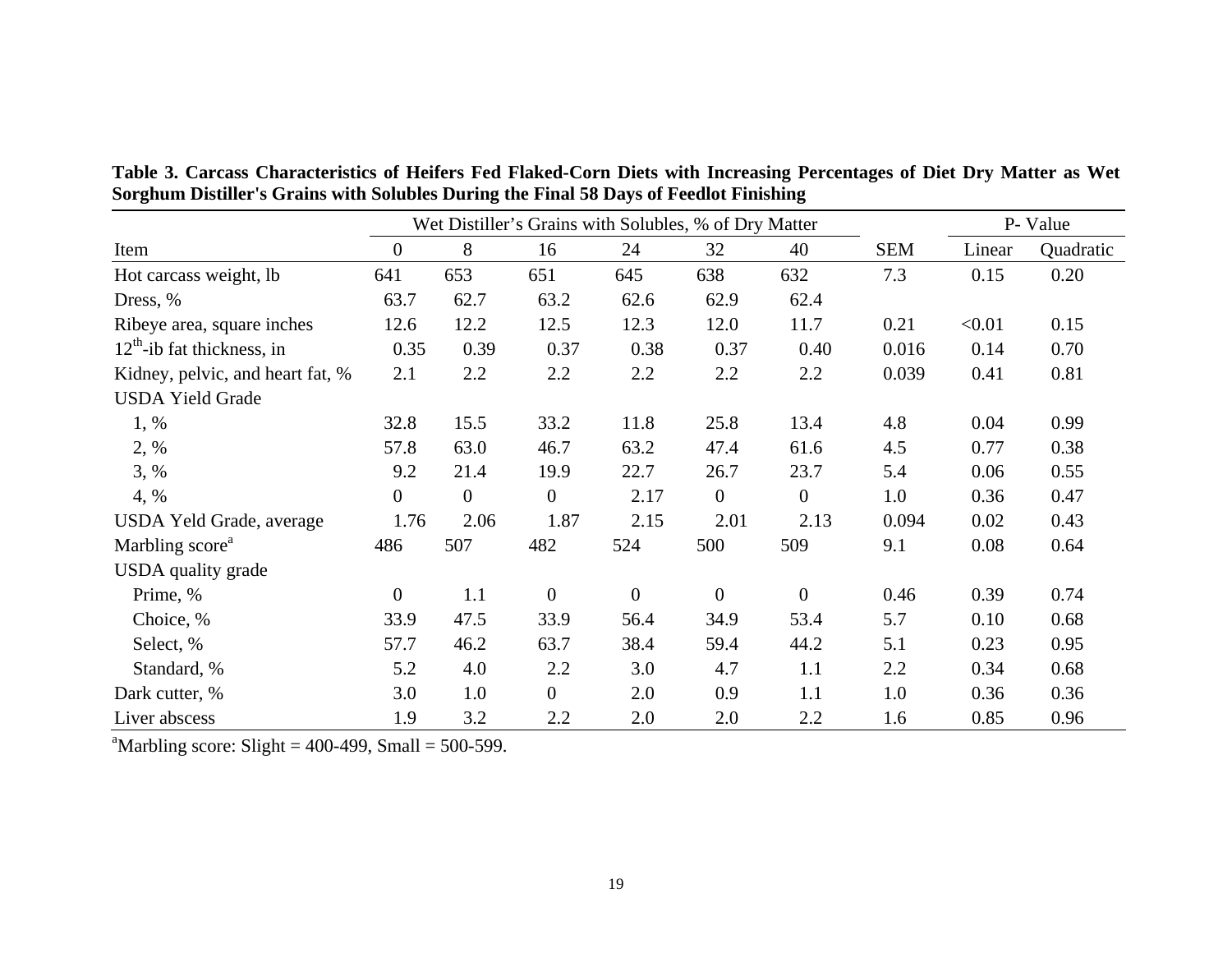|                                   | Wet Distiller's Grains with Solubles, % of Dry Matter |       | P-Value |       |       |       |            |        |           |
|-----------------------------------|-------------------------------------------------------|-------|---------|-------|-------|-------|------------|--------|-----------|
| Item                              | $\Omega$                                              | 8     | 16      | 24    | 32    | 40    | <b>SEM</b> | Linear | Quadratic |
| Dietary NEg, Mcal/lb              | 0.699                                                 | 0.717 | 0.758   | 0.712 | 0.689 | 0.676 | 0.019      | 0.14   | 0.03      |
| Dietary NEm, Mcal/lb              | 1.007                                                 | 1.030 | 1.075   | 1.021 | 0.998 | 0.984 | 0.021      | 0.15   | 0.03      |
| NEg of WDGS, Mcal/lb <sup>a</sup> | $---$                                                 | 1.243 | 1.216   | 0.848 | 0.748 | 0.717 | 0.137      | 0.09   | 0.04      |

**Table 4. Net Energy Values with Increasing Percentages Diet Dry Matter as Wet Sorghum Distiller's Grains with Solubles**

<sup>a</sup>Based on NEg for steam-flaked corn of 0.767 Mcal/lb.